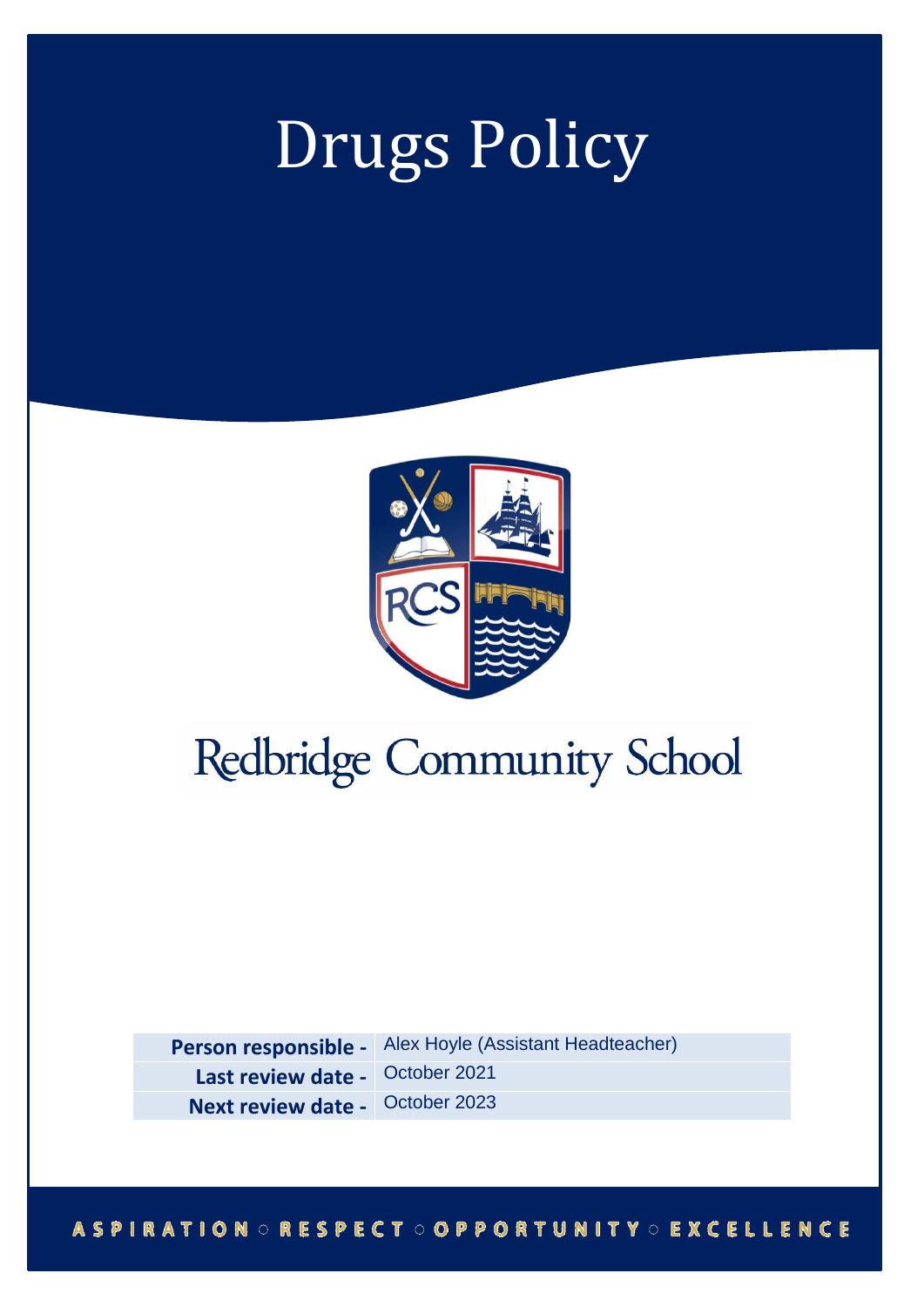| <b>Contents</b> |                                                                                                                                  |        |
|-----------------|----------------------------------------------------------------------------------------------------------------------------------|--------|
| 1.              | Philosophy                                                                                                                       | Page 3 |
| 2.              | Substances covered by this policy                                                                                                | Page 3 |
| 3.              | Legal substances                                                                                                                 | Page 3 |
| 4.              | The school's stance on the misuse of substances, illegal drugs,<br>alcohol, substance misuse and prescribed and over the counter | Page 3 |
|                 | drugs                                                                                                                            |        |
| 5.              | Personal searches                                                                                                                | Page 4 |
| 6.              | Sniffer dogs and drug testing                                                                                                    | Page 4 |
| 7.              | Emergencies                                                                                                                      | Page 4 |
| 8.              | Class A drugs                                                                                                                    | Page 5 |
| 9.              | Monitoring of incidents                                                                                                          | Page 5 |
| 10.             | Managing drug related incidents                                                                                                  | Page 5 |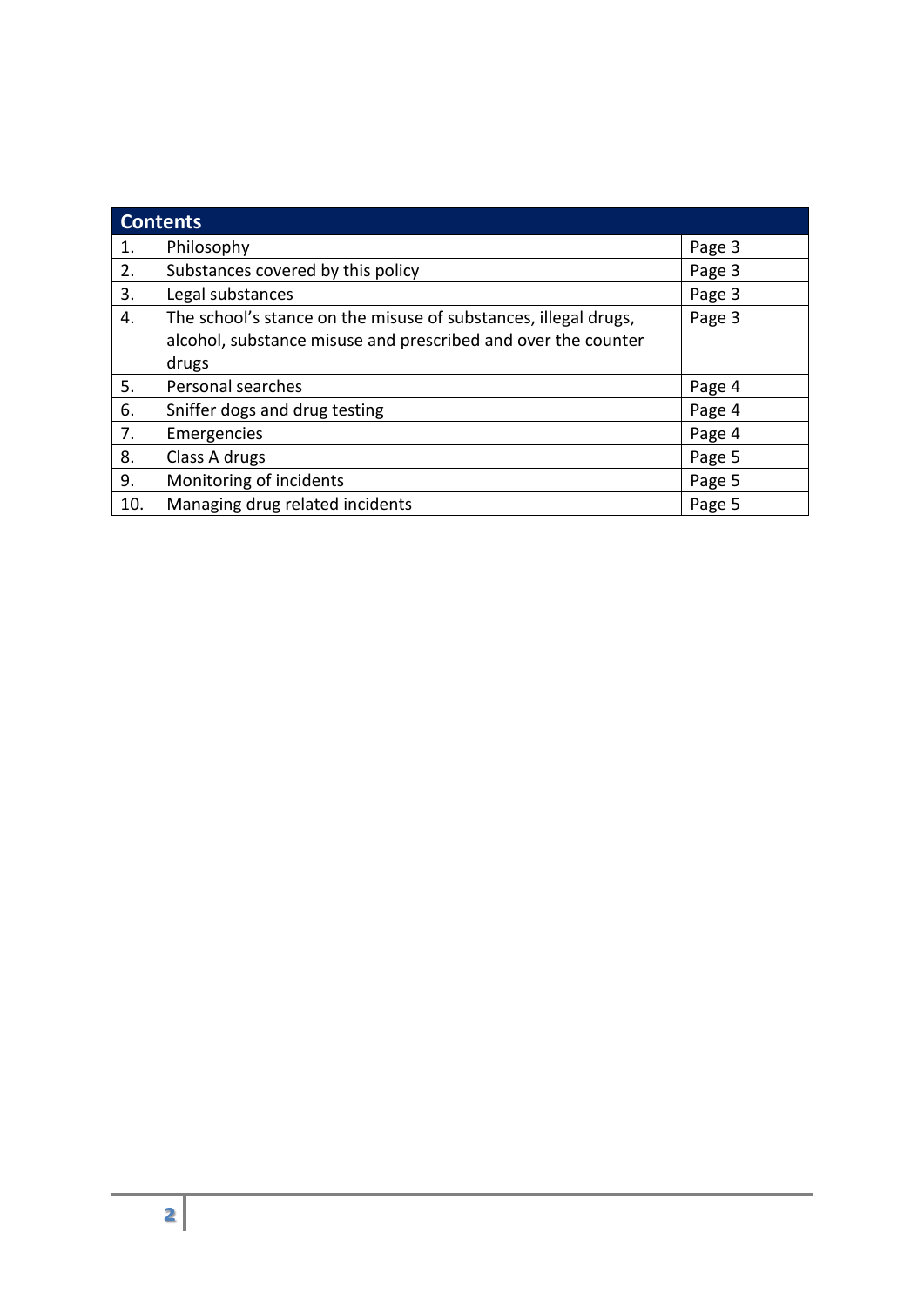# **Philosophy**

The school recognises there is an increase in the number of young people who come into contact with lawful and unlawful substances. It responds to this problem by making sure its students are given accurate information, understand the possible consequences of misuse, and acquire the skills to avoid becoming involved with drugs and other substances.

The school is committed to the health and safety of its students and staff will take action to safeguard their wellbeing.

It acknowledges the importance of its pastoral role in the welfare of young people, and through the general ethos of the school, will seek to persuade students needing support to come forward.

# **Substances covered by the Policy**

For the purposes of School Policy, the term 'Drug' is used to include:

- Illegal substances
- Substances which are legal but can be misused

# **Legal substances**

- School policy states that alcohol and tobacco are not acceptable for possession and use by students on school premises.
- Legal high by any sort are not permitted in school and will be treated as an unlawful drug.
- Other substances, for example, glue, solvents and over-the-counter medicines, would be acceptable for possession and use on school premises provided this is for their proper intended purpose.
- E cigarettes or other such items.

# **The School's stance on the misuse of substances**

The school will not condone the use of illegal substances, substances known as 'legal high', alcohol or tobacco nor the misuse of glue, solvents, prescribed and over-the-counter-medicines on school premises, during and out of school time, and whilst students are travelling to and from school.

Named persons for drug related issues:

| Mr J Ashley | - Headteacher           |
|-------------|-------------------------|
| Mr A Hoyle  | - Assistant Headteacher |

#### **Illegal Drugs, Alcohol, Substance Misuse and Prescribed and Over-the-Counter Drugs**

The Headteacher should be notified of uncharacteristic behaviour displayed by students that may be related to drug taking.

A description of the behaviour, and the time and date, should be recorded through the referral system. Similarly, rumours should be referred. Where a number of referrals have been logged the student should be confronted, and warned of the seriousness of substance misuse.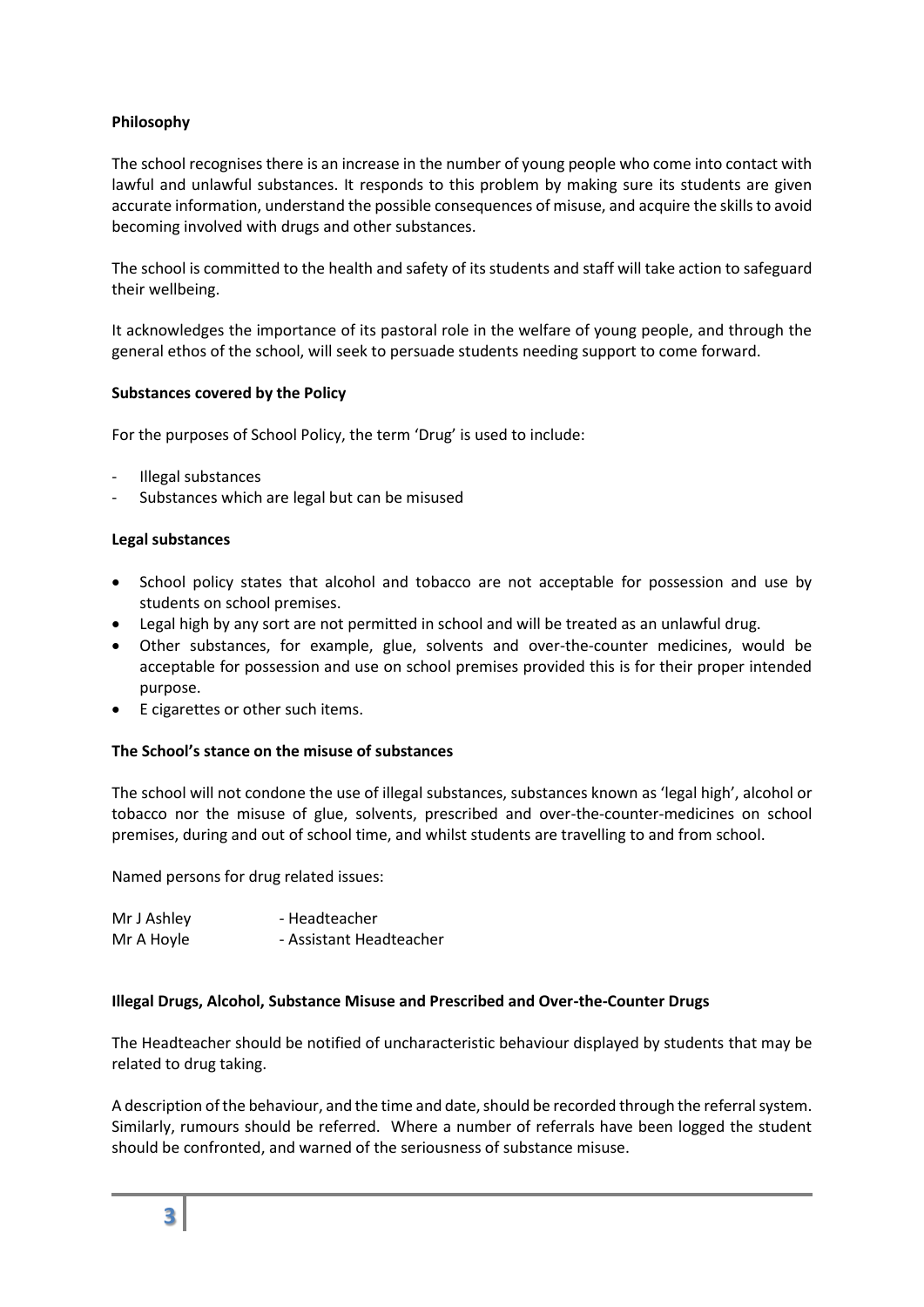Outrageous behaviour should be notified to the Headteacher immediately, or if unavailable, the Deputy Headteacher, or failing that a member of SMT.

#### **Personal Searches**

The Headteacher can search for an extended list if items including alcohol, illegal drugs and stolen property.

When a person is suspected of concealing illegal or other authorised drugs, it is not appropriate for a member of staff to carry out a personal search.

Every effort should be made to persuade the person to hand voluntarily any drugs, in the presence of the second adult witness. Where the individual refuses and the drug is believed to be illegal, and the school wishes to proceed along formal lines, then the police must be called. The police can conduct a personal search if they believe that a crime has taken place, or to prevent harm to themselves or others following an arrest.

# **Sniffer Dogs and Drugs testing**

Headteachers are entitled to use such strategies and they are best placed to make decisions on whether sniffer dogs or other approaches are appropriate. It is important that the Headteacher has at their disposal a full range of actions to deal with drugs in their schools.

Headteachers are entitled, by law, to use drugs testing methods such as urine testing and testing kits that are held by the school.

If a student is found in possession, the situation will be referred to the Headteacher for further investigation and is unlikely to be permanent exclusion but will receive a significant sanction.

If the student is under the influence of drugs parents will be informed immediately and the student will be temporarily excluded from school. They will be advised of support agencies for themselves and their child (eg Social Services Department, Drugs Advisory, No Limits).

If a student is found in possession of drugs with the intent to sell and/ or supply then the police will be called and it is likely the student will be permanently excluded. This includes time in school and time to and from school.

The parents will be requested to bring the student into school at the end of the exclusion period, where a negotiated contract will be made, and further support and guidance offered. They will be warned that the situation will be closely monitored, and further incidents will result in permanent exclusion.

Students found 'dealing' illegal substances during school time including to and from school will be permanently excluded and the Police informed.

#### **Emergencies**

Where there is concern over a student's safety, the school will call for an ambulance and inform parents.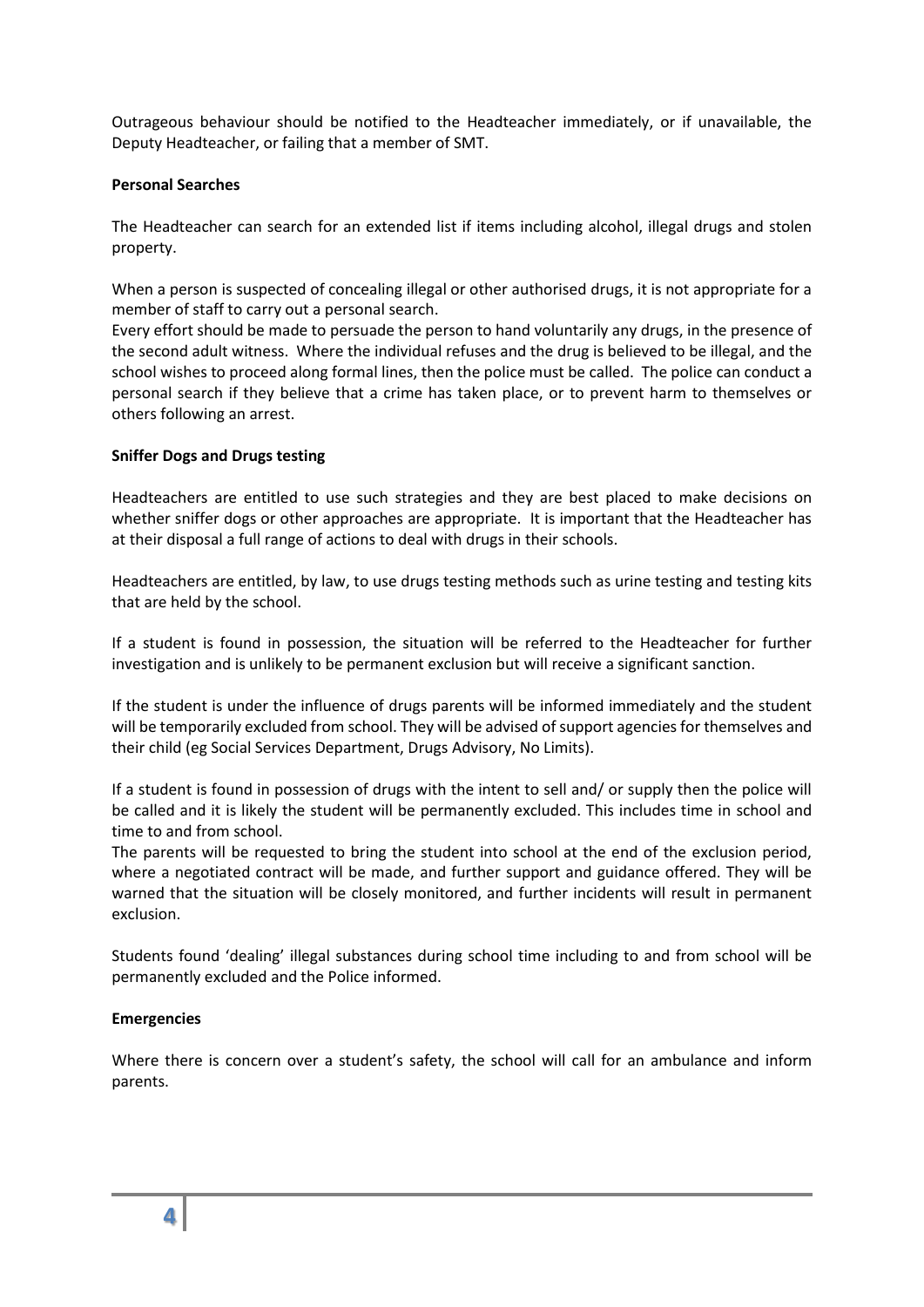# **Class A Drugs**

Where class A drugs, such as heroin or ecstasy have been taken, the Headteacher may decide that permanent exclusion from school is appropriate.

#### **Monitoring of Incidents**

The school will monitor and record any suspicions of students who are suspected of being under the influence of drugs in school.

# **The Media**

All enquiries should be referred, without comment, to the Headteacher.

# **Managing Drug Related Incidents**

# **Prescribed and over-the-counter-medicines**

Students may not bring these substances into school unless medically necessary. The substances must be left in the school office, and only taken when supervised by the school's First Aider.

# **Use of tobacco**

The school has a non-smoking policy for all people on-site. Smoking is banned in all public places in England. It recognises that smoking tobacco is offensive to others and can be dangerous to all who inhale the fumes.

Students who are caught smoking will be given a school detention or offered the chance to attend the Quitters 'Smoke Free' drop-in the following Monday. If a student misses this they receive a detention, and their parents informed. Students are reminded of the fact that not only is it illegal to smoke under the age of 16 but it is illegal to purchase cigarettes under 18.

For those students who are persistently caught smoking they will be punished within an escalation scale congruent to the behaviour policy.

Parental support will be sought if further incidents occur.

Persistent cases may be referred to the school nurse, where students will be offered support to enable them to stop. Students should be made aware that smoking related diseases remain the largest preventable cause of death (90,000 a year).

Students should be referred to the school nurse where staff are concerned there is a particular health concern, or where attendance has been affected.

Parents should be informed and support offered. Related behaviour problems will be dealt with according to the school's behaviour policy.

The school will confiscate tobacco and associated items and dispose of the items if not claimed within 5 days.

E cigarettes are not permitted in the school under any circumstances.